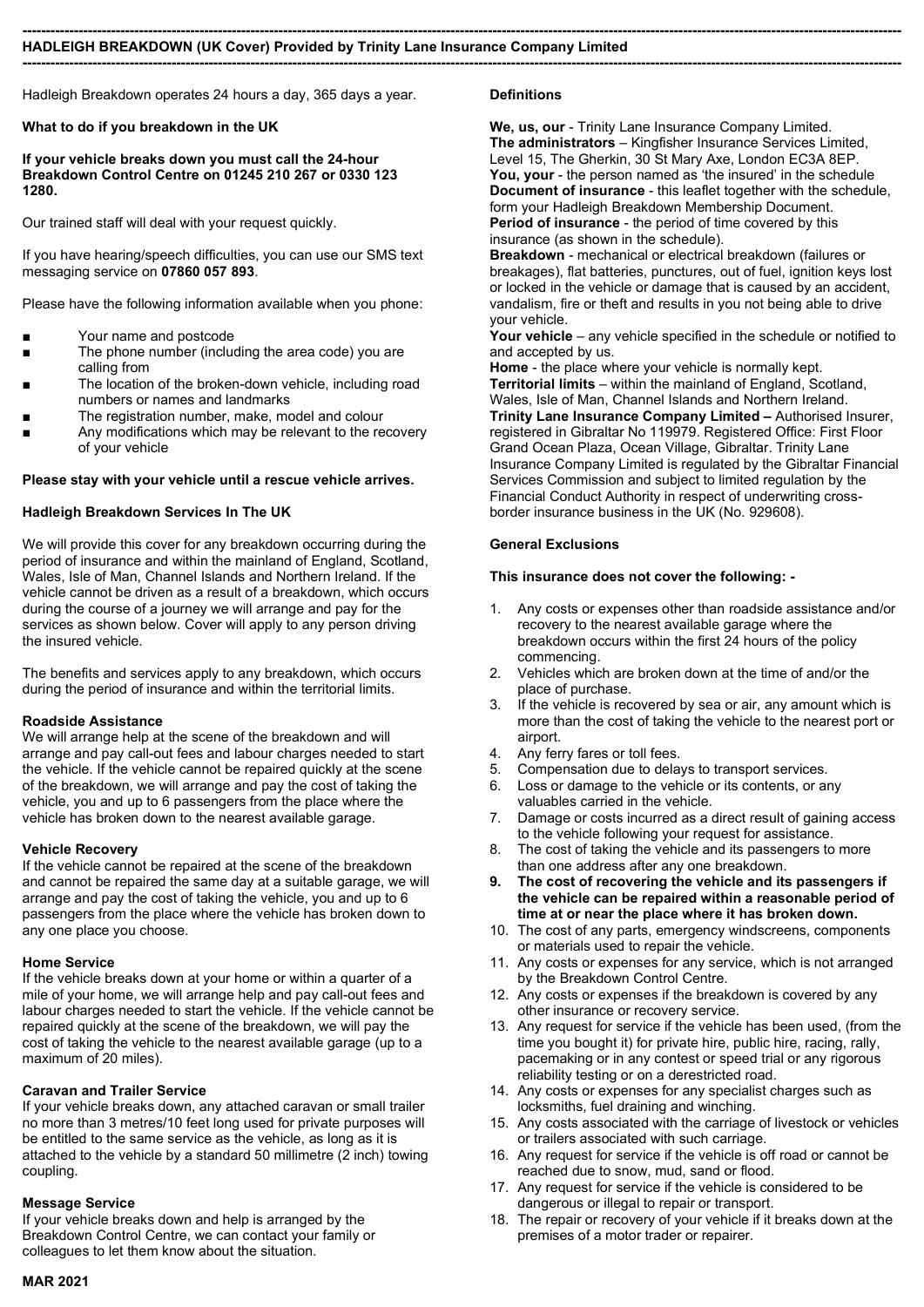- 19. Any results of war, invasion, act of foreign enemy, hostilities (whether war is declared or not), civil war, rebellion, revolution, military or usurped power.
- 20. Direct or indirect loss, damage or liability caused by, contributed to or arising from:
	- Ionising radiation or contamination from any radioactive nuclear fuel, or from any nuclear waste from burning nuclear fuel;
	- The radioactive, toxic, explosive or other dangerous property of any explosive nuclear assembly or nuclear part of that assembly;
	- Pressure waves caused by aircraft and other flying objects.

# General Conditions

- 1. We will only provide the cover described in this insurance if:
	- You have met all the terms and conditions in this document of insurance.
	- The information you have given to us is, as far as you know, correct and complete. (Any payment made under this insurance will be based on the original information given to us).
	- The vehicle is in good working order and in normal use. If you have failed to give us complete and accurate information or have not met the terms and conditions, this could lead to your claim being denied or the insurance not being valid.
- 2. This insurance only applies to you and cannot be transferred to anyone else.
- 3. If your vehicle breaks down (whether or not you need immediate service), you must immediately tell the Breakdown Control Centre.
- 4. Roadside help or recovery will only be provided if you or the driver stays with the vehicle until a rescue vehicle arrives.
- 5. If a claim is made which you or anyone acting on your behalf knows is false, fraudulent or exaggerated, we will not pay the claims and cover under this insurance will end.
- 6. You must take all reasonable steps to prevent a breakdown, and your vehicle must not be driven in an unsafe or unroadworthy condition or until recommended repairs have been carried out.
- You must carry a roadworthy spare tyre or tyre repair/inflation kit with your vehicle (except Motorbikes) at all times. If locking wheel nuts are fitted you must also carry the key/tool to remove them.
- 8. You must keep a spare set of keys for the vehicle at the home address.
- 9. The vehicle must have an MOT (unless exempt), be taxed, insured and registered in the UK at the time of the breakdown.
- 10. You must keep your vehicle properly maintained and serviced.
- 11. This insurance only covers the vehicle specified in the schedule. You must tell Kingfisher Insurance Services Limited about any change of vehicle immediately.
- 12. You must take all reasonable steps to avoid or minimise any loss arising out of a claim under this insurance. Claims arising directly out of financial incapacity will not be covered.
- 13. You must keep all vouchers, invoices and receipts and other documents, which may be relevant to your claim. Any claims must be notified, in writing, as soon as possible, and in any event within 14 days of the occurrence to claims@hadleighbreakdown.co.uk or write to The Breakdown Control Centre, whose address is on page 2, providing full information as to the time, place and circumstances.
- 14. Any documentary evidence and details we may require must be provided at your expense (or your legal representative's expense).
- 15. You must take reasonable care for the safety and supervision of the vehicle, and if loss or damage occurs whilst it is in the care of a transport company, authority, garage or hotel, the loss or damage must be reported, in writing, to such transport company, authority, garage or hotel.
- 16. You must take all reasonable and practical steps to recover the vehicle if lost or stolen and to discover any guilty person or persons. We can:
- take over, conduct, defend or settle any claims; and
- take proceedings, at our own expense and for our own benefit, to recover any payment we have made under this insurance. We will take this action in your name or in the name of anyone else covered by this insurance. You or the person whose name we use must co-operate with us on any matter, which affects this insurance.
- 17. If we incur additional costs beyond the scope of cover which applies, you must reimburse these costs on demand and within 14 days. If assistance is requested whilst cover is not in force our costs will include a handling charge of £200.
- 18. If we accept your claim but disagree with the amount due to you the matter will be passed to an arbitrator who we both agree to. When this happens, the arbitrator must make a decision before you can start proceedings against us.
- 19. If you make any alteration to this insurance we may charge an administration fee.
- 20. We may cancel this insurance by sending 7 days' notice, in writing, to your last known address. This insurance may be cancelled because:
	- you have not paid the premium;
	- you or anyone else covered by this insurance has not met the terms and conditions of this insurance;
	- you have not provided documentation requested by us or the administrators;
	- a change in your circumstances means we can no longer provide cover;
	- you misrepresent or fail to disclose information that is relevant to this insurance; or
	- you harass any member of our staff or show abusive or threatening behaviour towards them. This is not an exhaustive list.

We will send a refund of premium to the administrators less a charge equal to the period of insurance you have had.

- 21. You can cancel this insurance policy at any time by sending us written notice and returning the schedule. If you cancel your policy within the 14-day withdrawal period, and before the commencement of the policy, we will refund the full premium. If you cancel your policy within the 14-day withdrawal period, but after your policy has commenced, we will refund the part of the premium you have not used subject to a minimum premium of £15 plus IPT. After the 14-day withdrawal period or if a claim has occurred, no return of premium is allowable irrespective of circumstances.
- 22. If you decline to accept our decision on the most suitable course of action then we may limit our liability in respect of any one incident to a maximum of £100.

### Customer Care About our service

We, Trinity Lane Insurance Company Limited, are authorised and regulated by the Gibraltar Financial Services Commission ("GFSC") to underwrite General Insurance business.

The first step is to contact our Quality Department who will review your case. The address is: Hadleigh Breakdown, Unit 6, Lake Meadows Business Park, Woodbrook Crescent, Billericay, Essex CM12 0EQ. Telephone 0330 123 1305. Email: quality@hadleighbreakdown.co.uk

Trinity Lane Insurance Company Limited has appointed Hadleigh Breakdown to manage claims and complaints on their behalf.

If you are not satisfied with their response you should email: guality@trinitylane.co.uk. Alternatively you can write to: General Manager, Trinity Lane Insurance Company Limited, First Floor, Grand Ocean Plaza, Ocean Village, Gibraltar. When you do this, please quote your document number as it will help us deal with your complaint quickly.

If we cannot settle the complaint to your satisfaction, you can contact: The Financial Ombudsman Service, Customer Contact Division, Exchange Tower E14 9SR. Phone: 0800 023 4 567. Email: complaint.info@financial-ombudsman.org.uk

We are bound by the Financial Ombudsman's decision, but you